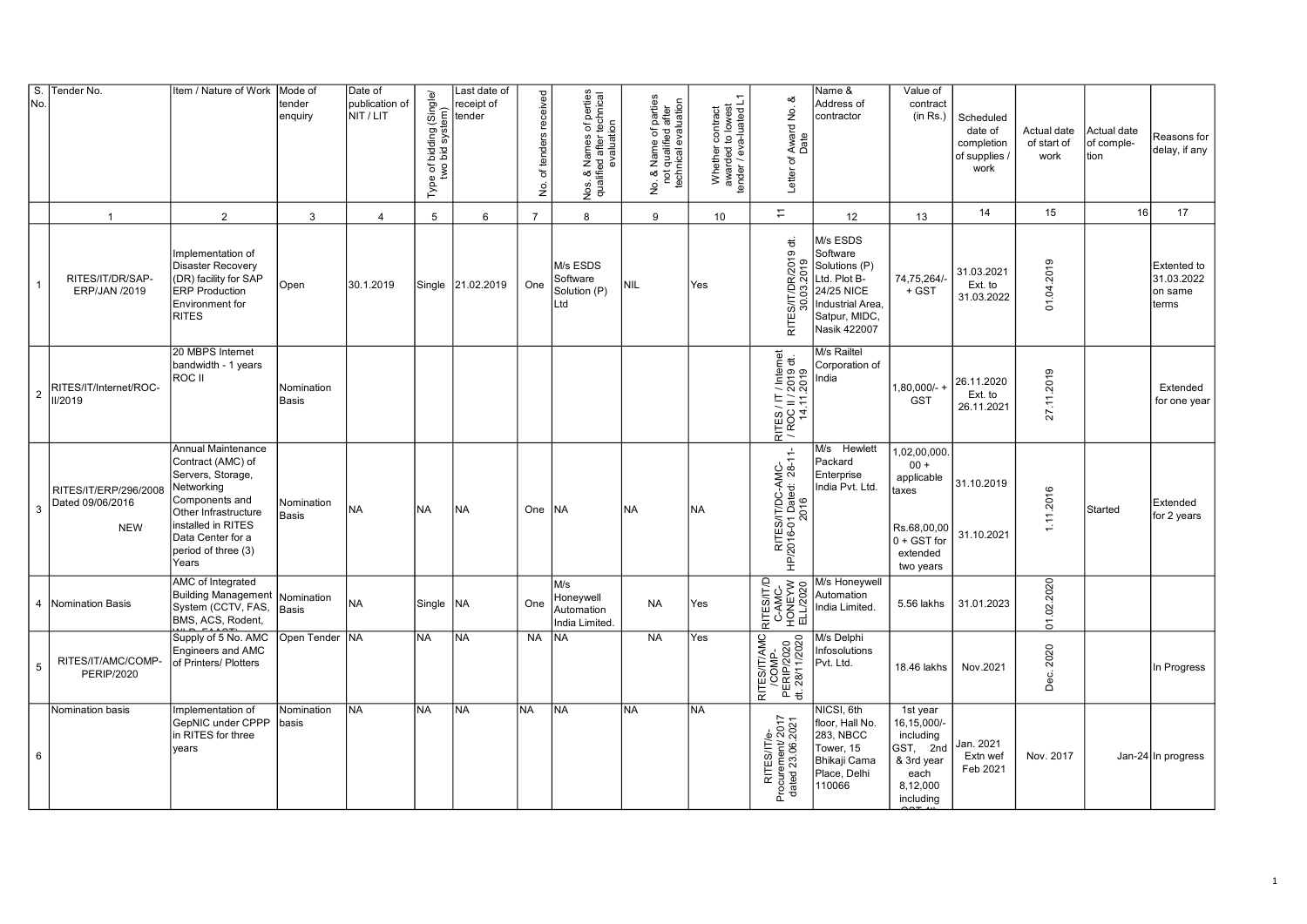| $S$ .<br>No.   | Tender No.                              | Item / Nature of Work                                                                                     | Mode of<br>tender<br>enquiry | Date of<br>publication of<br>NIT / LIT | Type of bidding (Single/<br>two bid system) | Last date of<br>receipt of<br>tender | of tenders received<br>$\frac{1}{2}$ | Nos. & Names of perties<br>qualified after technical<br>evaluation                                                                                 | No. & Name of parties<br>not qualified after<br>technical evaluation | Whether contract<br>awarded to lowest<br>tender / eva-luated L1 | ∞<br>Letter of Award No.<br>Date                         | Name &<br>Address of<br>contractor                                                                | Value of<br>contract<br>(in Rs.)                                                   | Scheduled<br>date of<br>completion<br>of supplies<br>work | Actual date<br>of start of<br>work | Actual date<br>of comple-<br>tion | Reasons for<br>delay, if any                   |
|----------------|-----------------------------------------|-----------------------------------------------------------------------------------------------------------|------------------------------|----------------------------------------|---------------------------------------------|--------------------------------------|--------------------------------------|----------------------------------------------------------------------------------------------------------------------------------------------------|----------------------------------------------------------------------|-----------------------------------------------------------------|----------------------------------------------------------|---------------------------------------------------------------------------------------------------|------------------------------------------------------------------------------------|-----------------------------------------------------------|------------------------------------|-----------------------------------|------------------------------------------------|
|                | $\overline{1}$                          | $\overline{2}$                                                                                            | 3                            | $\overline{4}$                         | 5                                           | $6\phantom{.}6$                      | $\overline{7}$                       | 8                                                                                                                                                  | 9                                                                    | 10                                                              | $\stackrel{\scriptstyle -}{\scriptstyle \scriptstyle -}$ | 12                                                                                                | 13                                                                                 | 14                                                        | 15                                 | 16                                | 17                                             |
| $\overline{7}$ | RITES/IT/Internet<br>ADDL / 2018        | Internet 40mbps<br>(1:1) bandwidth for<br>ROC I + Additional 40<br><b>MBPS</b>                            | Nomination                   | <b>INA</b>                             | <b>NA</b>                                   | <b>INA</b>                           | <b>NA</b>                            | <b>NA</b>                                                                                                                                          | <b>INA</b>                                                           | INA.                                                            | RITES/IT/Internet<br>/ ADDL / 2017<br>22.12.2017         | M/s Powergrid<br>Corpn of India<br>_td                                                            | $10.8$ lakhs $-$<br>taxes<br>Concluded<br>Rs. 5.62<br>lakhs p.a.                   | 3.1.2022<br>(Concl).<br>New wef<br>21/8/2020              |                                    | ongoing                           |                                                |
| 8              | RITES/IT/INTERNET/BS<br>NL/2018         | Internet bandwidth of<br>40 MBPS (1:1) for<br>ROC   Complex                                               | Nomination<br>Basis          | 2.2.2019                               |                                             |                                      | $\sim$                               | M/s BSNL Ltd M/s BSNL                                                                                                                              | Ltd                                                                  |                                                                 | Progress<br>$\mathbf{u}$                                 | M/s BSNL Ltd                                                                                      | 10.8 lakhs +<br>taxes                                                              | 2.2.2022                                                  |                                    |                                   |                                                |
| 9              | RITES/IT/ERP/296/2008<br>dt. 16.04.2018 | Annual Maintenance<br>contract of servers<br>installed in RITES<br>Data Centre for a<br>period of 3 years | nomination<br>basis          | INA.                                   | NA.                                         | <b>INA</b>                           | NA INA                               |                                                                                                                                                    | <b>NA</b>                                                            | NA                                                              | RITES/IT/DC-AMC-<br>HP/2018-01 dt.<br>27.04.2018         | M/s Hawlett<br>Packart<br>Enterprise<br>India Pvt. Ltd.                                           | 4499999.31<br>+ taxes                                                              | 30.04.2021<br>Ext. to<br>30.10.2021                       | 01.05.2018                         | On going                          | Extended till<br>Oct. 2021<br>on same<br>terms |
| 11             | GeM                                     | Cyberoam ROC-I                                                                                            | GeM                          | 1.11.18                                |                                             | 4 12.11.2018                         | $\overline{4}$                       | 1) MM9<br>Information<br>Technology<br>$(P)$ Ltd.<br>(2) Esteem<br>Technologies<br>$(3)$ VIBS<br>Infosol (P)<br>Ltd.<br>(4) Pentacle<br>IT Colutio |                                                                      | ves                                                             | GEMC-511687747605004<br>dt. 19.11.2018                   | MM9<br>Information<br>Technologies<br>(P) Ltd                                                     | 21,68,000/-                                                                        | Dec.2021                                                  |                                    | On going                          |                                                |
|                | 12   corporate mailing (NICSI)          | Providing<br>infrastructure &<br>services for corporate<br>mailing                                        | Nomination<br>Basis          | <b>NA</b>                              | <b>NA</b>                                   | <b>NA</b>                            | <b>NA</b>                            | <b>NA</b>                                                                                                                                          | <b>NA</b>                                                            | <b>NA</b>                                                       | Proforma invoice No.<br>PMI/HR/8/889 dt.<br>13.03.2019   | NICSI, 6th<br>floor, Hall No.<br>283, NBCC<br>Tower, 15<br>Bhikaji Cama<br>Place, Delhi<br>110066 | $749000 +$<br>taxes for<br>2019-20<br>Rs. 680541<br>Including<br>GST (2020-<br>21) | on going                                                  | 01.04.2019 On going                |                                   | Extension is<br>in process                     |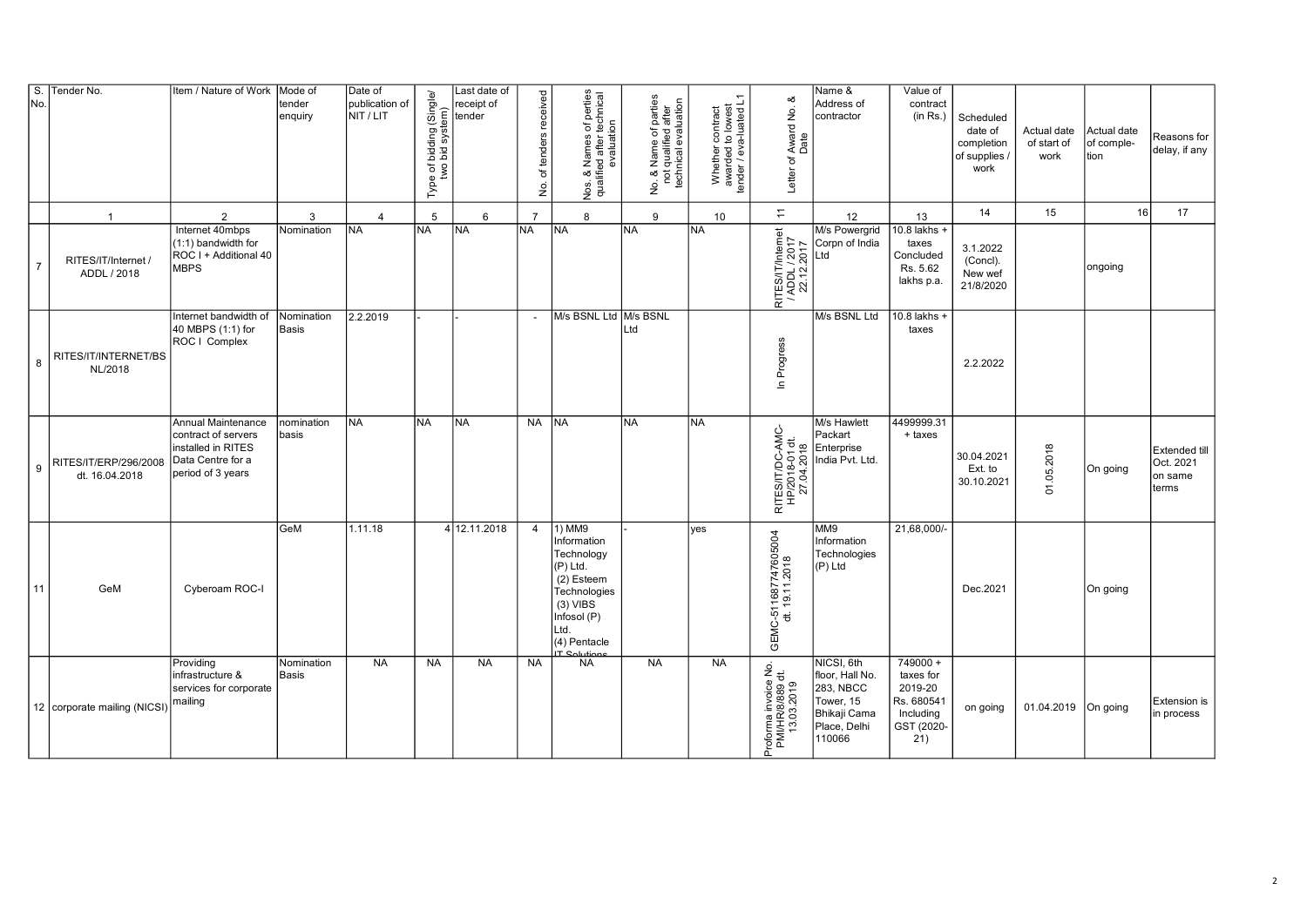| S.<br>No. | Tender No.                                                             | Item / Nature of Work                                                                                                              | Mode of<br>tender<br>enquiry | Date of<br>publication of<br>NIT / LIT | Type of bidding (Single/<br>two bid system) | Last date of<br>receipt of<br>tender | of tenders received<br>.<br>ع | Nos. & Names of perties<br>qualified after technical<br>evaluation                           | No. & Name of parties<br>not qualified after<br>technical evaluation<br>$\mathsf{\underline{\dot{g}}}$ | Whether contract<br>awarded to lowest<br>tender / eva-luated L1 | Letter of Award No. &<br>Date                            | Name &<br>Address of<br>contractor                                                                                                      | Value of<br>contract<br>(in Rs.)                                                                  | Scheduled<br>date of<br>completion<br>of supplies /<br>work | Actual date<br>of start of<br>work | Actual date<br>of comple-<br>ltion | Reasons for<br>delay, if any |
|-----------|------------------------------------------------------------------------|------------------------------------------------------------------------------------------------------------------------------------|------------------------------|----------------------------------------|---------------------------------------------|--------------------------------------|-------------------------------|----------------------------------------------------------------------------------------------|--------------------------------------------------------------------------------------------------------|-----------------------------------------------------------------|----------------------------------------------------------|-----------------------------------------------------------------------------------------------------------------------------------------|---------------------------------------------------------------------------------------------------|-------------------------------------------------------------|------------------------------------|------------------------------------|------------------------------|
|           | $\overline{1}$                                                         | $\overline{2}$                                                                                                                     | 3                            | $\overline{4}$                         | 5                                           | 6                                    | $\overline{7}$                | 8                                                                                            | 9                                                                                                      | 10                                                              | $\overline{\phantom{a}}$                                 | 12                                                                                                                                      | 13                                                                                                | 14                                                          | 15                                 | 16                                 | 17                           |
| 13        | RITES/IT/ISO-<br>27001/1/2018                                          | SELECTION OF<br><b>CERTIFICATION</b><br>AGENCY FOR ISO-<br>27001:2013<br><b>CERTIFICATION AT</b><br>RITES LIMITED                  | Quotation                    | 14-09-2018                             | <b>NA</b>                                   | 23.10.2018                           | $\overline{4}$                | a. TUV SUD<br>South Asia<br>Pvt. Ltd.<br>b. Maverick<br>Quality<br>Advisory<br>Services Pvt. |                                                                                                        | Extended+R<br>:W+K17                                            | RITES/IT/ISO<br>27001/1/2018<br>Dated: 14/12/201         | M/s TUV-SUD<br>South Asia<br>Private Limited<br>374 Udyog<br>Vihar, Phase-<br>Ш.<br>Gurugram,                                           | $\overline{\text{Rs}}$<br>274350.00<br>(Rupees<br>Two Lakh<br>Seventy<br>Four<br>Thousand<br>Thre | Dec-21                                                      |                                    |                                    |                              |
| 14        | $\overline{\phantom{a}}$                                               | Class III DSC                                                                                                                      | limited                      |                                        | single                                      | $\overline{\phantom{a}}$             | 3                             | 1. M/s<br>Verasys<br>Technolgies<br>(P) Ltd.<br>2. M/s<br>GNFC Ltd.                          | $\overline{\phantom{a}}$                                                                               | N/A                                                             |                                                          | M/s GNFC<br>Ltd., 403,<br><b>GNFC</b> Info<br>Tower,<br>Ahmedabad                                                                       | Rs.10,35,00<br>$0 + GST$                                                                          | Apr-23                                                      | 6.1.2020                           | 5.1.2023                           |                              |
| 15        | RITES/IT/ERP/SAP/JAN<br>2018                                           | Appointment of<br>service provider for<br>providing SAP ERP<br>Application<br>maintenance &<br>support services at<br><b>RITES</b> | Open tender                  | 01.06.2019                             | Single                                      | 26.06.2019                           | I <sub>2</sub>                | $1)$ M/s<br>SilverTouch<br>Technologies,<br>$2)$ M/s<br>VistaramLtd.                         | M/s Vistarem Yes<br>Ltd.                                                                               |                                                                 | RITES/IT/ERP/SAP/AMS20<br>თ<br>20<br>$\frac{8}{2}$<br>ᇴ  | M/s Silver<br>Touch<br>Technologies<br>Ltd, 2nd floor,<br>Saffron Tower,<br>Near<br>Panchwati<br>Circle,<br>Ahmedabad,<br>Gujrat 380006 | Rs.1960000<br>$0/-+GST$                                                                           | 13.08.2021.<br>Extn wef<br>14.08.2021<br>to<br>13.08.2022   | 14.08.2019                         | ongoing<br>13.08.2022              |                              |
| 16        | RITES/IT/EOFFICE/369/<br>2019 DATED 23/12/2019 Application for 5 years | Hosting of E-office                                                                                                                | Nomination                   |                                        | Single                                      |                                      |                               | <b>M/S RAILTEL</b><br><b>CORPORATI</b><br>ON OF INDIA<br>LTD<br><b>GURGAON</b>               |                                                                                                        |                                                                 | RITES/IT/EOFFICE/36  <br>  9/2019 DATED<br> - 23/12/2019 | <b>M/S RAILTEL</b><br>CORPORATIO<br>N OF INDIA<br>LTD.,<br><b>GURGAON</b>                                                               | 28,00,000/<br>+ GST                                                                               | 31.10.2024                                                  | 01.11.2019                         |                                    |                              |
| 17        | RITES/IT/WEBSITE/2019 Hosting Services for                             | <b>RITES Website and</b><br>Applications for 1<br>year + Extended for<br>further period of 2<br>years                              | Nomination                   |                                        | Single                                      |                                      |                               | <b>M/S RAILTEL</b><br><b>CORPORATI</b><br>ON OF INDIA<br>LTD.,PLOT<br>NO.<br>143, SECTOR     |                                                                                                        |                                                                 | ळ<br>ш<br>등                                              | M/S RAILTEL<br>CORPORATIO<br>N OF INDIA<br>LTD., PLOT<br>NO.<br>143, SECTOR-                                                            | 11,30,000/-<br>$+$ GST:<br>Extension<br>Value<br>22,60,000/-<br>+ GST                             | 31.08.2020<br>31.08.2022                                    | 01.09.2019                         | Extended                           |                              |
| 18        | RITES/IT/ANTIVIRUS/R<br>OC-1/2020                                      | Procurements of<br>Quick Heal (Seqrite<br>EPS) Endpoint<br>subscription & onsite<br>support for one year<br>in ROC-I.              | GeM                          |                                        |                                             |                                      |                               | M/s Mikroz<br><b>AS Solutions</b>                                                            |                                                                                                        |                                                                 | GEMC-51<br>1687718828212                                 | $\frac{7}{20}$<br>M/s Mikroz AS<br>Solutions<br>$\frac{1}{2}$<br>$\frac{1}{2}$                                                          | 415000.00<br>incl. of GST                                                                         | 01.02.2022                                                  | 02.02.2021                         |                                    | In Progress                  |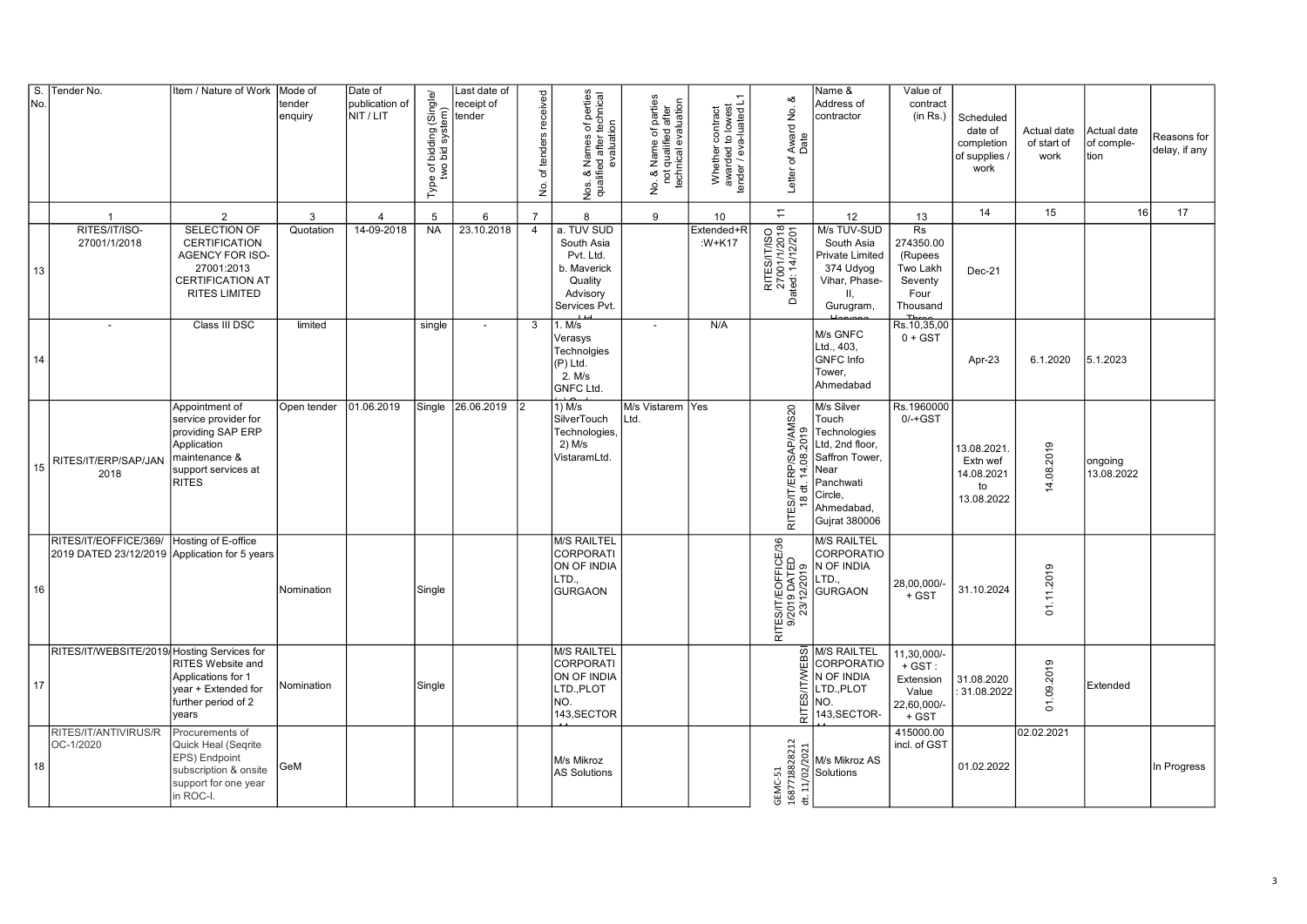| No | S. Tender No.                           | Item / Nature of Work                                                                                                   | Mode of<br>tender<br>enquiry | Date of<br>publication of<br>NIT / LIT | Type of bidding (Single/<br>two bid system) | Last date of<br>receipt of<br>tender | No. of tenders received | Nos. & Names of perties<br>qualified after technical<br>evaluation                    | No. & Name of parties<br>not qualified after<br>technical evaluation<br>б.<br>2 | Whether contract<br>awarded to lowest<br>tender / eva-luated L1 | ∞<br>Letter of Award No.<br>Date                               | Name &<br>Address of<br>contractor                                                                    | Value of<br>contract<br>(in Rs.) | Scheduled<br>date of<br>completion<br>of supplies /<br>work | Actual date<br>of start of<br>work | Actual date<br>of comple-<br>tion | Reasons for<br>delay, if any     |
|----|-----------------------------------------|-------------------------------------------------------------------------------------------------------------------------|------------------------------|----------------------------------------|---------------------------------------------|--------------------------------------|-------------------------|---------------------------------------------------------------------------------------|---------------------------------------------------------------------------------|-----------------------------------------------------------------|----------------------------------------------------------------|-------------------------------------------------------------------------------------------------------|----------------------------------|-------------------------------------------------------------|------------------------------------|-----------------------------------|----------------------------------|
|    | $\overline{1}$                          | $\overline{2}$                                                                                                          | 3                            | $\overline{4}$                         | 5                                           | 6                                    | $\overline{7}$          | 8                                                                                     | 9                                                                               | 10                                                              | $\overline{\mathbb{H}}$                                        | 12                                                                                                    | 13                               | 14                                                          | 15                                 | 16                                | 17                               |
| 19 | RITES/IT/ANTIVIRUS/R<br>OC-2/2020       | Procurements of<br>Quick Heal (Seqrite<br>EPS) Endpoint<br>subscription & onsite<br>support for one year<br>in ROC-II.  | GeM                          |                                        |                                             |                                      |                         | M/s Mikroz<br><b>AS Solutions</b>                                                     |                                                                                 |                                                                 | GEMC-s1<br>1687749772653<br>$\ddot{a}$                         | on<br>M/s Mikroz<br>Solutions<br>Solutions<br>Discriptions<br>M/s Mikroz AS                           | 124500.00<br>incl. of GST        | 31.12.2021                                                  | 01.01.2021                         |                                   | In Progress                      |
| 20 | RITES/IT/MR/Dashboard<br>& App/Tender 3 | Design,<br>development,<br>Hosting &<br>Maintenance for 3<br>years of integrated<br>web dashboard                       | Limited                      | 16.08.2019                             | two<br>packet<br>system                     | 04.09.2019                           | $\overline{2}$          | M/s ANJ<br>Creations<br>and M/s<br>Outline India<br>Pvt. Ltd.                         |                                                                                 | $\overline{\phantom{a}}$                                        | RITES/IT/MR/Da<br>shBoard&App/T<br>ender-3 dated<br>12/06/2020 | M/s ANJ<br>Creations Pvt.<br>Ltd. Rajouri<br>Garden Nes<br>Delhi                                      | 71.17 lacs<br>incl. GST          | $Jun-23$                                                    | <b>Jun-20</b>                      |                                   |                                  |
| 21 | RITES/IT/MoR/SeeMySta<br>tion/Tender-4  | ment, Hosting &<br>Maintenance for 3<br>years of integrated<br>web dash-board<br>based website with<br>mobile app named | Limited                      | 26.8.2019                              | two<br>packet<br>system                     | 17.9.2019                            | 6                       | M/s Amity<br>Software<br>Systems<br>Ltd., M/s ANJ<br><b>Creations Pvt</b><br>Ltd, M/s | M/s Silver<br>Touch<br>Technologies<br>Ltd.                                     | Yes                                                             | RITES/IT/MOR/<br>SeeMyStation/T<br>ender_4 dated<br>04/06/2020 | M/s ANJ<br>Creations Pvt.<br>Ltd. Rajouri<br>Garden Nes<br>Delhi                                      | 43.06 lacs<br><b>GST</b>         | $Jun-23$                                                    | <b>Jun-20</b>                      |                                   |                                  |
| 22 | RITES/IT/DC/AMC/DP/201AMC of Data       | Protector Installed in<br>Data Center                                                                                   | Nomination                   |                                        | Single                                      |                                      |                         |                                                                                       | M/s Micro<br>Focus<br>Software<br>Solutions<br>India Pvt. Ltd.                  |                                                                 | RITES/IT/ANTIVI<br>RUS/ROC-                                    | M/s Micro Focus<br>$\frac{1}{2}$ $\frac{1}{2}$ Software<br>Solutions India<br>Pvt. Ltd.,<br>Bangalore | $2.27$ lacs<br><b>GST</b>        | 30.06.2022 01.07.2020                                       |                                    |                                   |                                  |
| 23 | RITES/IT/Internet/ROC-<br>II/2019       | 20 MBPS Internet<br>bandwidth - 3 years<br>ROC II                                                                       | Nomination<br><b>Basis</b>   |                                        |                                             |                                      |                         |                                                                                       |                                                                                 |                                                                 | RITES / IT / Internet /<br>ROC II / 2019 dt.<br>16/05/2019     | M/s Powergrid<br>Corpn.,<br>Gurgaon                                                                   | 5,79,968/-<br><b>GST</b>         | May. 2022                                                   | May. 2019                          |                                   | ongoing                          |
| 24 | RITES/IT/INTERNET-<br>MGM/ROC-II/2019   | AMC of Cyberoam<br>ROC-II for a period of Quotation<br>3 years                                                          |                              |                                        |                                             |                                      |                         |                                                                                       |                                                                                 |                                                                 | RITES/IT/INTERNET-<br>MGM/ROC-II/2019 dt.<br>23/08/2019        | MM9<br>Information<br>Technologies<br>(P) Ltd                                                         | 2,90,000/-<br><b>GST</b>         | 12.09.2021                                                  | $\mathbf{r}$                       |                                   | Replacemen<br>t under<br>process |